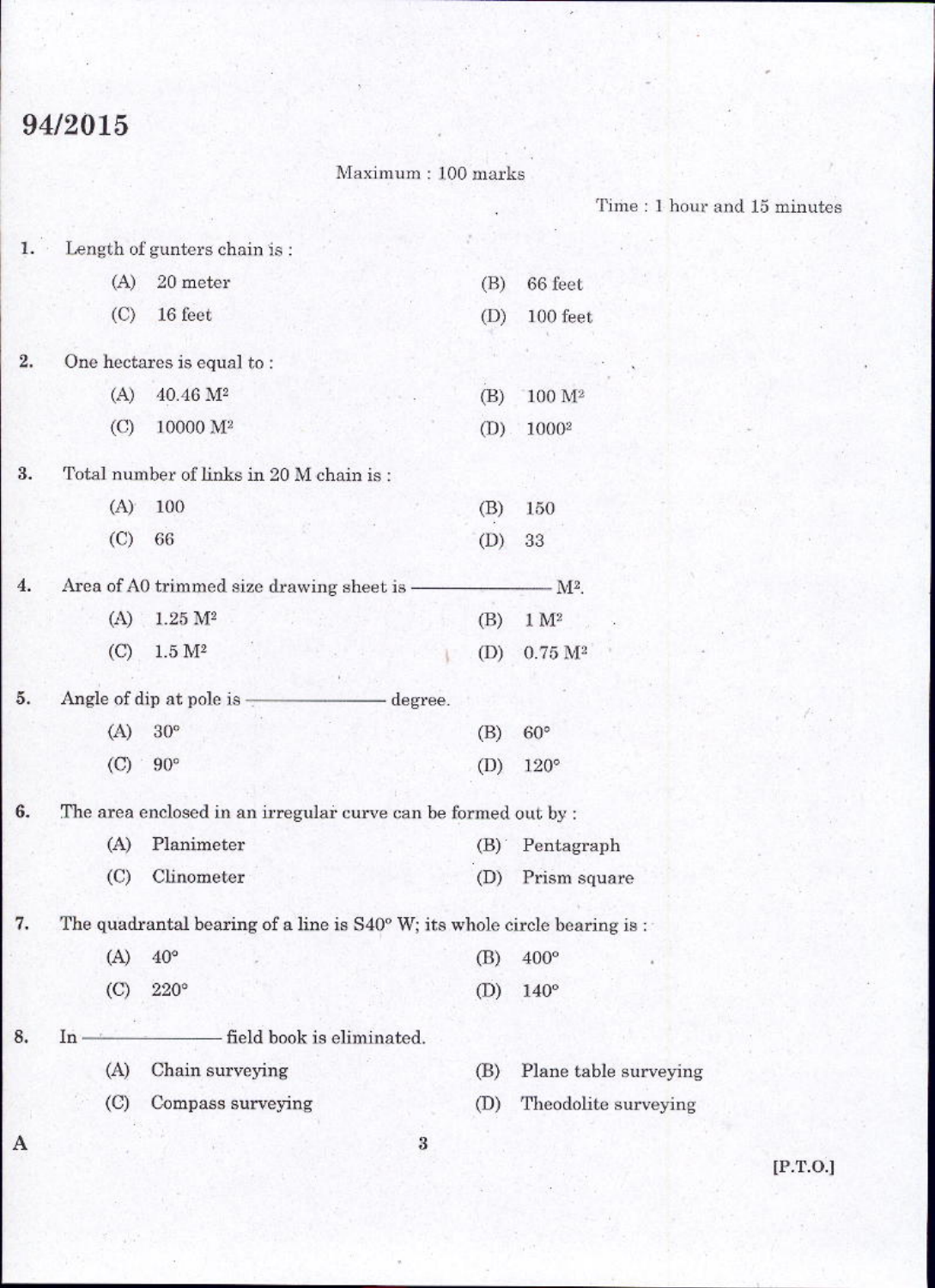| 9.  |                            | Curvature correction for leveling is always :                                |     |     |                                                                                                  |
|-----|----------------------------|------------------------------------------------------------------------------|-----|-----|--------------------------------------------------------------------------------------------------|
|     | (A)                        | Additive                                                                     | (B) |     | Subtractive                                                                                      |
|     | $\left(\mathrm{C}\right)$  | Either additive or subtractive                                               | (D) |     | None of these                                                                                    |
| 10. |                            |                                                                              |     |     | is a chord between two successive regular stations on a curve.                                   |
|     | (A)                        | Long chord                                                                   | (B) |     | Sub chord                                                                                        |
|     | (C)                        | Normal chord                                                                 | (D) |     | Short chord                                                                                      |
| 11. | called:                    |                                                                              |     |     | If the two tangents are produced in a simple curve they will meet at a point, the point is       |
|     | (A)                        | Vertex                                                                       | (B) |     | Appex                                                                                            |
|     | $\left($ C)                | Point of tangency                                                            | (D) |     | Curve tangent point                                                                              |
| 12. |                            | The horizontal distance between two consecutive contour line is known as :   |     |     |                                                                                                  |
|     | (A)                        | Horizontal interval                                                          | (B) |     | Horizontal equivalent                                                                            |
|     | $\left(\circlearrowright)$ | Horizontal scale                                                             | (D) |     | Contour interval                                                                                 |
| 13. |                            | $2.54$ inch is equal to:                                                     |     |     |                                                                                                  |
|     | (A)                        | 64.516 mm                                                                    | (B) |     | 60451 mm                                                                                         |
|     | (C)                        | 6.451 cm                                                                     | (D) |     | 64.516 cm                                                                                        |
| 14. | area will be :             |                                                                              |     |     | In a triangle when two adjacent sides a & b and their included angle 'C' are given then its      |
|     | (A)                        | $\frac{1}{2}$ ab cos C                                                       | (B) |     | 1/2 ab tan C                                                                                     |
|     |                            | $(C)$ / <sub>2</sub> ab sin C                                                |     | (D) | ab sin C                                                                                         |
| 15. |                            | If the radius of a half circle is given by $Y'$ then its perimeter will be : |     |     |                                                                                                  |
|     | (A)                        | $\pi r$                                                                      |     | (B) | $2\pi r$                                                                                         |
|     |                            | (C) $\pi(r+2)$                                                               |     | (D) | $2(\pi + r)$                                                                                     |
| 16. |                            | angle of elevation ' $\phi$ ' will be :                                      |     |     | The height of a chimney is 'h' meter and the observer is located at a distance of 's' meter. Its |
|     | (A)                        | $\tan^{-1}(s/h)$                                                             |     | (B) | $\sin^{-1}(s/h)$                                                                                 |
|     |                            | (C) $\tan^{-1}(h/s)$                                                         |     |     | (D) $\sin^{-1}(h/s)$                                                                             |
|     | 94/2015                    |                                                                              | 4   |     |                                                                                                  |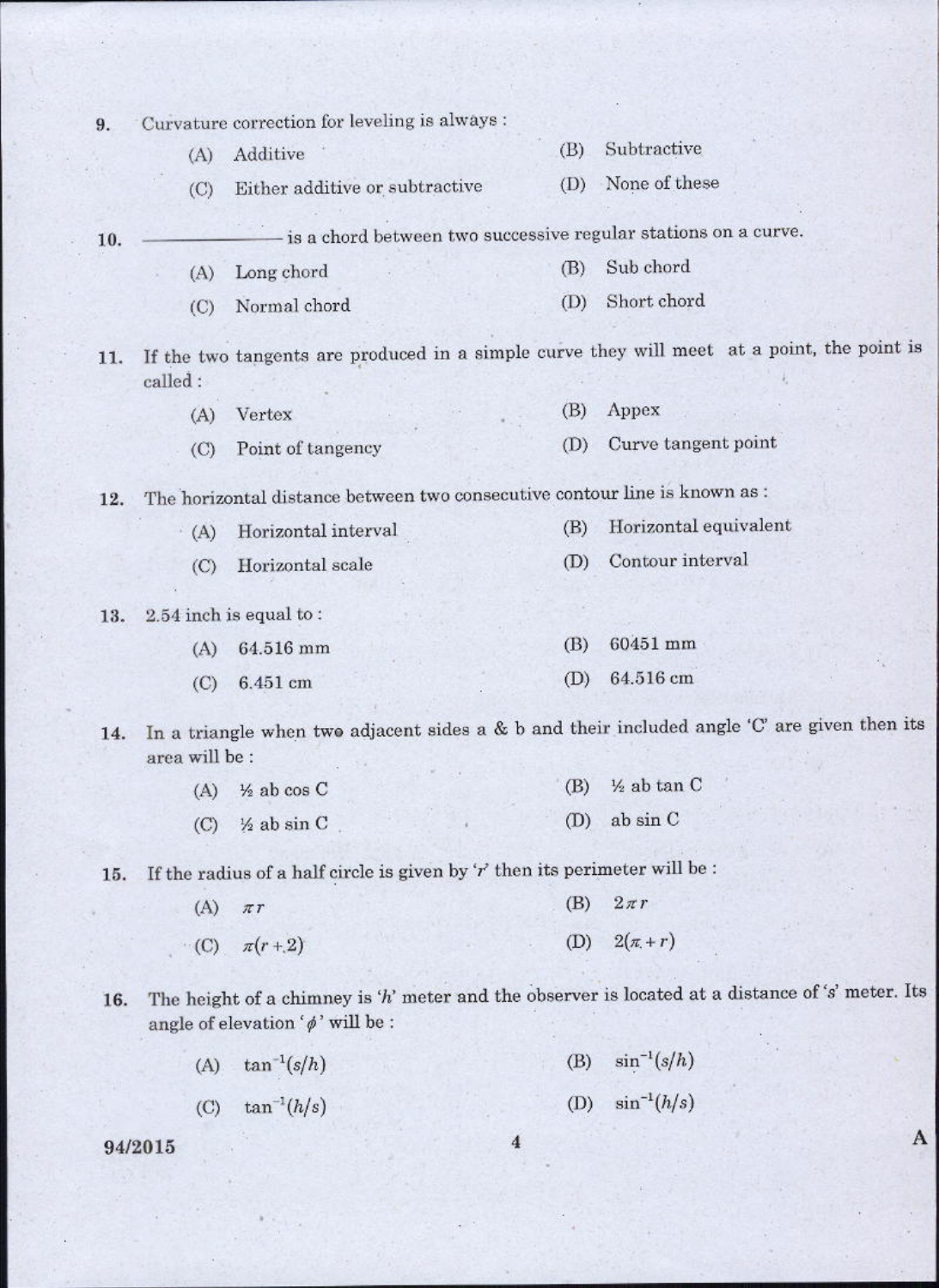17. If the perimeter of circle is 50 cm, its area will be :

| $(A)$ 189.04 cm <sup>2</sup> |  | (B) $\cdot$ 199.04 cm <sup>2</sup> |
|------------------------------|--|------------------------------------|
| (C) $209.04 \text{ cm}^2$    |  | (D) $50 \text{ cm}^2$              |

The length, breadth, height of a rectangular prism are 20 cm, 15 cm and 10 cm respectively. 18. Its whole surface area will be :

| $(A) 1000 \text{ cm}^2$    |  | (B) $1200 \text{ cm}^2$ |
|----------------------------|--|-------------------------|
| $(C)$ 1100 cm <sup>2</sup> |  | (D) $1300 \text{ cm}^2$ |

 $5/12 + 12/7$  is equal to: 19.

| $(A)$ 0.213095  | $(B)$ 21.3095 |
|-----------------|---------------|
| $(C)$ 0.0213095 | $(D)$ 2.13095 |

A cubical tanks is filled with water, if each side of a cube is 1 meter, weight of water will be : 20.

| $(A)$ 1026 kg |  | $(B)$ 10 tonne |
|---------------|--|----------------|
| $(C)$ 960 kg  |  | $(D)$ 1 tonne  |

21. For a cantilever beam:

- Both end supported  $(A)$
- $(B)$ One end fixed and other end free
- (C) Both end fixed
- (D) One end fixed and other end overhanging

In AutoCAD design centre is: 22.

| (A) A drop down menu |  | (B) A right click menu |
|----------------------|--|------------------------|
|                      |  |                        |
| $(C)$ A palette      |  | (D) A dialog           |

23. While ranging a line, the code of indication of left arm extend indicates :

|           | (A) Continue to move left |  | (B) Continue to move right |
|-----------|---------------------------|--|----------------------------|
| $(C)$ Fix |                           |  | (D) Correct                |

- is an instrument used for enlarging or reducing maps. 24.

- $(B)$  $(A)$ Ghat tracer
- $(C)$ Planimeter

A

- Clinometer
- Pentagraph  $(D)$

 $\overline{5}$ 

94/2015  $[P.T.O.]$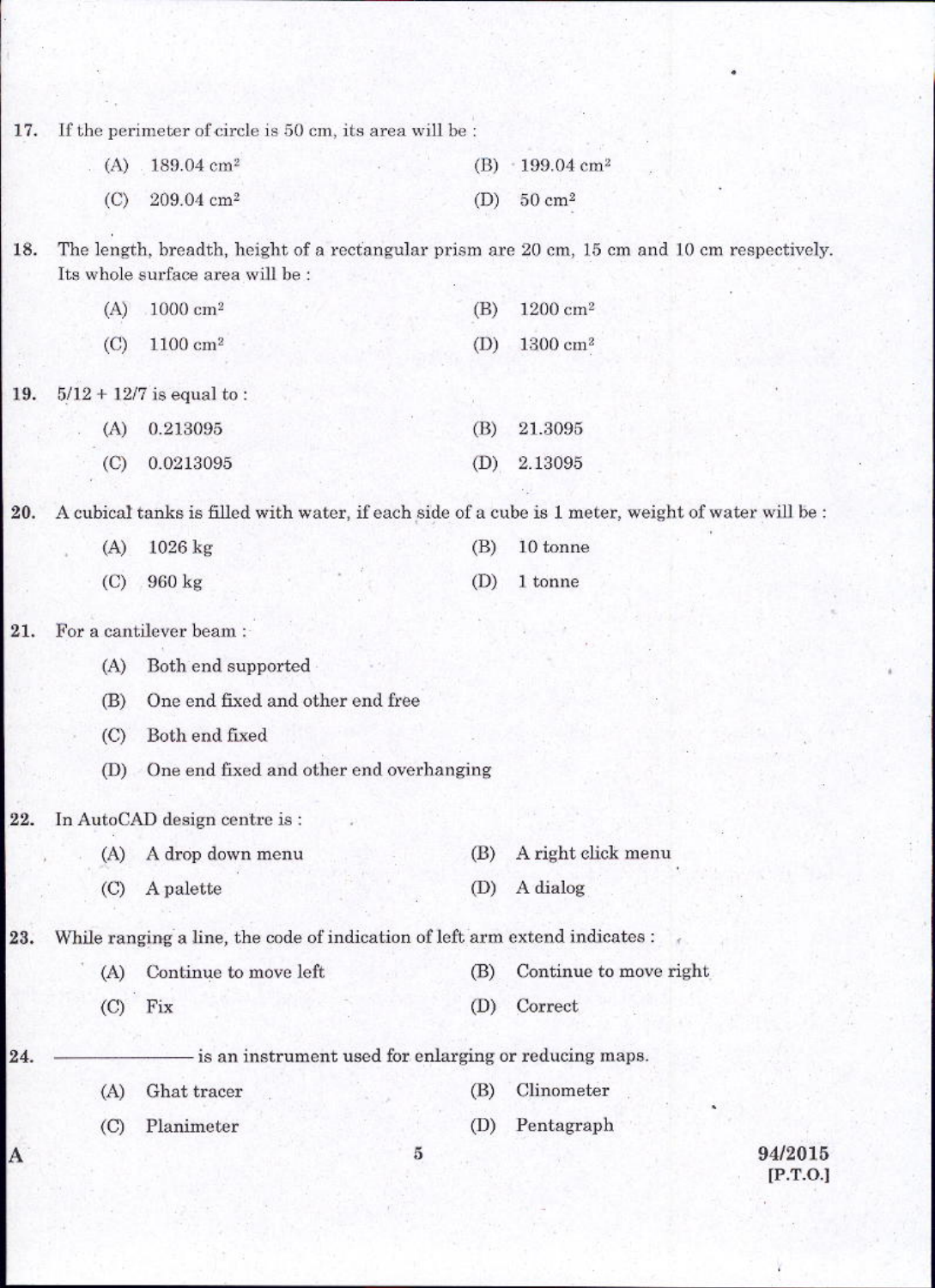| 25. |                              | The product of mass and velocity is:                                           |         |                |
|-----|------------------------------|--------------------------------------------------------------------------------|---------|----------------|
|     | (A)                          | Momentum                                                                       | (B)     | Moment         |
|     | (C)                          | Velocity                                                                       | (D)     | Torque         |
| 26. |                              | The number of verticals posts in a King post truss is :                        |         |                |
|     | (A)                          | Nil                                                                            | (B)     | Three          |
|     | (C)                          | Two                                                                            | (D)     | One            |
| 27. |                              | The staff reading taken on a bench mark or a point of known reduced level is : |         |                |
|     | (A)                          | Inter sight                                                                    | (B)     | Back sight     |
|     | (C)                          | Reduced level                                                                  | (D)     | Fore sight     |
| 28. |                              | One mile is equal to:                                                          |         |                |
|     | (A)                          | 1016 Km                                                                        | (B)     | 0.609 Km       |
|     | $\left($ C)                  | 1.609 Km                                                                       | (D)     | 1.016 Km       |
| 29. |                              | One Joule is equal to:                                                         |         |                |
|     | (A)                          | $107$ erg                                                                      | (B)     | $10^5$ erg     |
|     | (C)                          | $103$ erg                                                                      | (D)     | $102$ erg      |
| 30. | $-40^{\circ}$ C is equal to: |                                                                                |         |                |
|     | (A)                          | $-80^{\circ}$ F                                                                | (B)     | $40^{\circ}$ F |
|     | $\rm (C)$                    | $80°$ F                                                                        | (D)     | $-40$ °F       |
| 31. |                              | One radian is equal to -                                                       | degree. |                |
|     | (A)                          | $\pi\times180$                                                                 | (B)     | $180/\pi$      |
|     | (C)                          | 180                                                                            | (D)     | $\pi/180$      |
| 32. |                              | A regular polygon having eight sides is called :                               |         |                |
|     | (A)                          | Pentagon                                                                       | (B)     | Hexagon        |
|     | (C)                          | Heptagon                                                                       | (D)     | Octagon        |
| 33. |                              | The ratio of 15 cm : 2 meters is equal to :                                    |         |                |
|     | (A)                          | 3:40                                                                           | (B)     | 1:40           |
|     | (C)                          | 40:3                                                                           | (D)     | 40:1           |
|     | 94/2015                      |                                                                                | $\bf 6$ |                |

 $\bf A$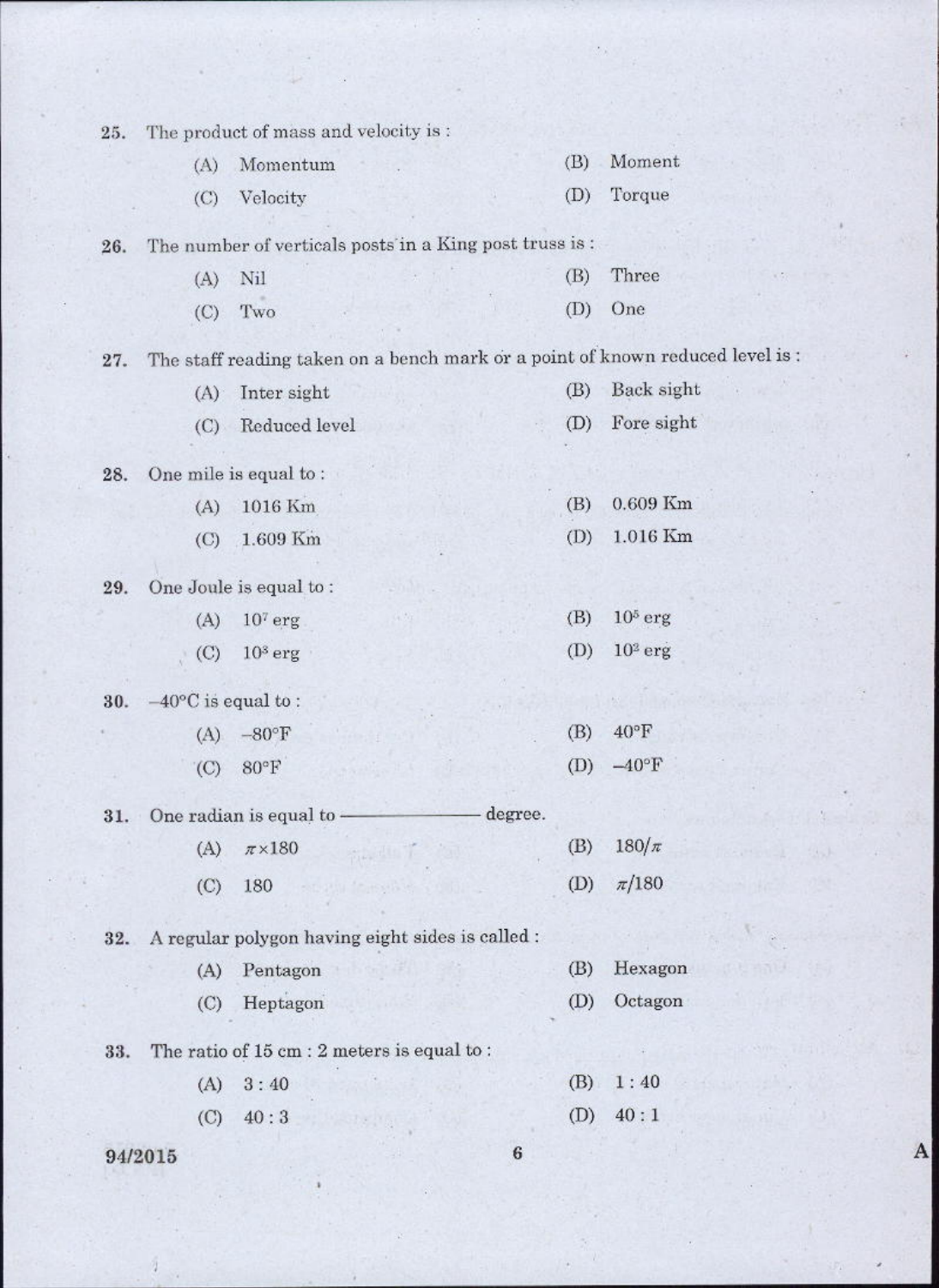| 34. | The value of $\pi$ is: |                                                                  |     |                                                                                              |
|-----|------------------------|------------------------------------------------------------------|-----|----------------------------------------------------------------------------------------------|
|     | (A)                    | $21/7$ .                                                         | (B) | 7/22                                                                                         |
|     | (C)                    | 22/7                                                             | (D) | 27/7                                                                                         |
| 35. | Mass is a -            | - quantity.                                                      |     |                                                                                              |
|     | (A)                    | Vector                                                           | (B) | Scalar                                                                                       |
|     | (C)                    | Fixed                                                            | (D) | Variable                                                                                     |
| 36. |                        | One standard measurement $190 \times 90 \times 90 \times$ mm is: |     |                                                                                              |
|     | (A)                    | Standard size of brick                                           | (B) | Standard size of rubble                                                                      |
|     | (C)                    | Standard size of late rite                                       | (D) | Standard size of ashlars                                                                     |
| 37. |                        |                                                                  |     | Foundation of a building consists of R.C.C slab covering the entire area in plan is called : |
|     | (A)                    | Grillage foundation                                              | (B) | Well foundation                                                                              |
|     | (C)                    | Pile foundation                                                  | (D) | Raft foundation                                                                              |
| 38. |                        | The bottom surface of a door or a window opening is known as :   |     |                                                                                              |
|     | (A)                    | Plinth                                                           | (B) | Sill                                                                                         |
|     | (C)                    | Lintel                                                           | (D) | Step                                                                                         |
| 39. |                        | line is used for dimension line.                                 |     |                                                                                              |
|     | (A)                    | Continuous thick                                                 | (B) | Continuous thin Zigzag                                                                       |
|     | $\rm (C)$              | Continuous thin                                                  | (D) | None of these                                                                                |
| 40. |                        | Scale 1:x designated as :                                        |     |                                                                                              |
|     | (A)                    | Reduced scale                                                    | (B) | Full size                                                                                    |
|     | $\circ$                | Enlarged scale                                                   | (D) | None of these                                                                                |
| 41. |                        | On a diagonal scale, it is possible to measure :                 |     |                                                                                              |
|     | (A)                    | One dimension                                                    | (B) | Three dimensions                                                                             |
|     | $\rm (C)$              | Two dimensions                                                   | (D) | Four dimensions                                                                              |
| 42. |                        | Accidental errors are :                                          |     |                                                                                              |
|     | (A)                    | Natural error                                                    | (B) | Instrumental error                                                                           |
|     | (C)                    | Cumulative error                                                 | (D) | Compensating error                                                                           |
| A   |                        |                                                                  | 7   | 94/2015<br>[P.T.O.]                                                                          |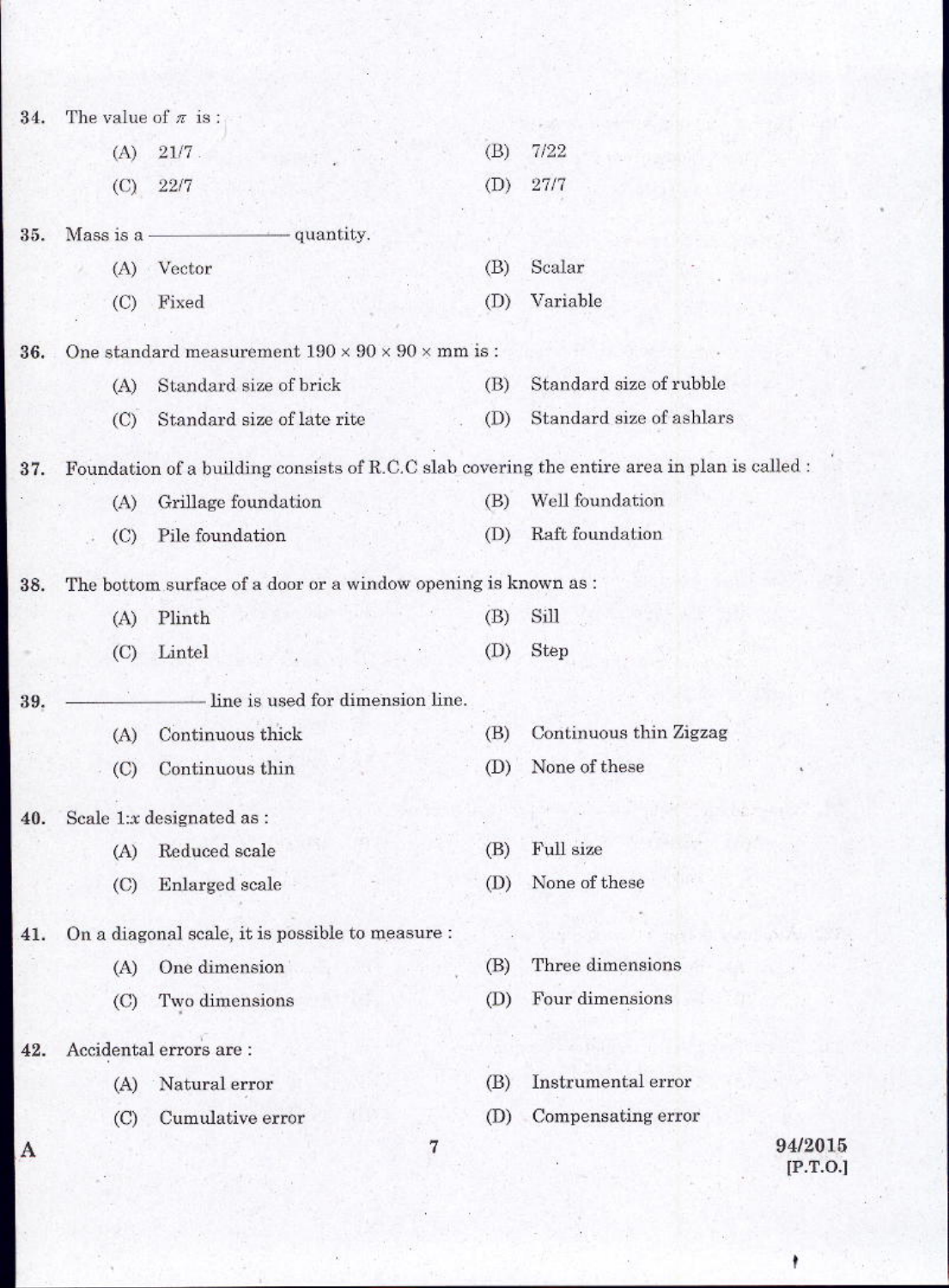| 43. |                       | Error due to sag in chaining is:                                         |     |                                                                                               |
|-----|-----------------------|--------------------------------------------------------------------------|-----|-----------------------------------------------------------------------------------------------|
|     | (A)                   | Cumulative and positive                                                  | (B) | Cumulative and negative                                                                       |
|     | (C)                   | Compensative and positive                                                | (D) | Compensative and negative                                                                     |
| 44. |                       | A declination of 2° east means :                                         |     |                                                                                               |
|     | (A)                   | The magnetic north is 2° west of true north                              |     |                                                                                               |
|     | (B)                   | The true north is 2° east of magnetic north                              |     |                                                                                               |
|     | (C)                   | The magnetic north is 2° east of true north                              |     |                                                                                               |
|     | (D)                   | None of these                                                            |     |                                                                                               |
| 45. |                       | The whole circle bearing of a line is 300°, its quadrantal, bearing is : |     |                                                                                               |
|     | (A)                   | N60°W                                                                    | (B) | W30°N                                                                                         |
|     | $\left($ C)           | W60°N                                                                    | (D) | N30°W                                                                                         |
| 46. |                       | If the fore bearing of a line is zero degree its back bearing is -       |     | degree.                                                                                       |
|     | (A)                   | $\mathbf{0}$                                                             | (B) | 360                                                                                           |
|     | $(C)$ .               | 90                                                                       | (D) | 180                                                                                           |
| 47. | of the line will be : |                                                                          |     | If the magnetic bearing of a line is 35°30' the magnetic declination 3°30'W, the true bearing |
|     | (A)                   | $39^\circ$                                                               | (B) | $32^{\circ}$                                                                                  |
|     | (C)                   | $37^\circ$                                                               | (D) | $38^\circ$                                                                                    |
| 48. |                       | The line joining points of equal dip are called:                         |     |                                                                                               |
|     | (A)                   | Agonic lines                                                             | (B) | Isogonics lines                                                                               |
|     | (C)                   | Aclinic lines                                                            | (D) | Isoclinic lines                                                                               |
| 49. |                       | Line joining places of zero magnetic declination are known as            |     | lines.                                                                                        |
|     | (A)                   | Isoclinic                                                                | (B) | Aclinic                                                                                       |
|     | (C)                   | Agonic                                                                   | (D) | Isogonics                                                                                     |
| 50. |                       |                                                                          |     | The annual variation of magnetic declination at a place is caused because of the rotation of: |
|     | (A)                   | Earth about Sun                                                          | (B) | Moon about Earth                                                                              |
|     |                       |                                                                          | (D) | Moon about Sun                                                                                |
|     | (C)                   | Earth about its own axis                                                 |     |                                                                                               |